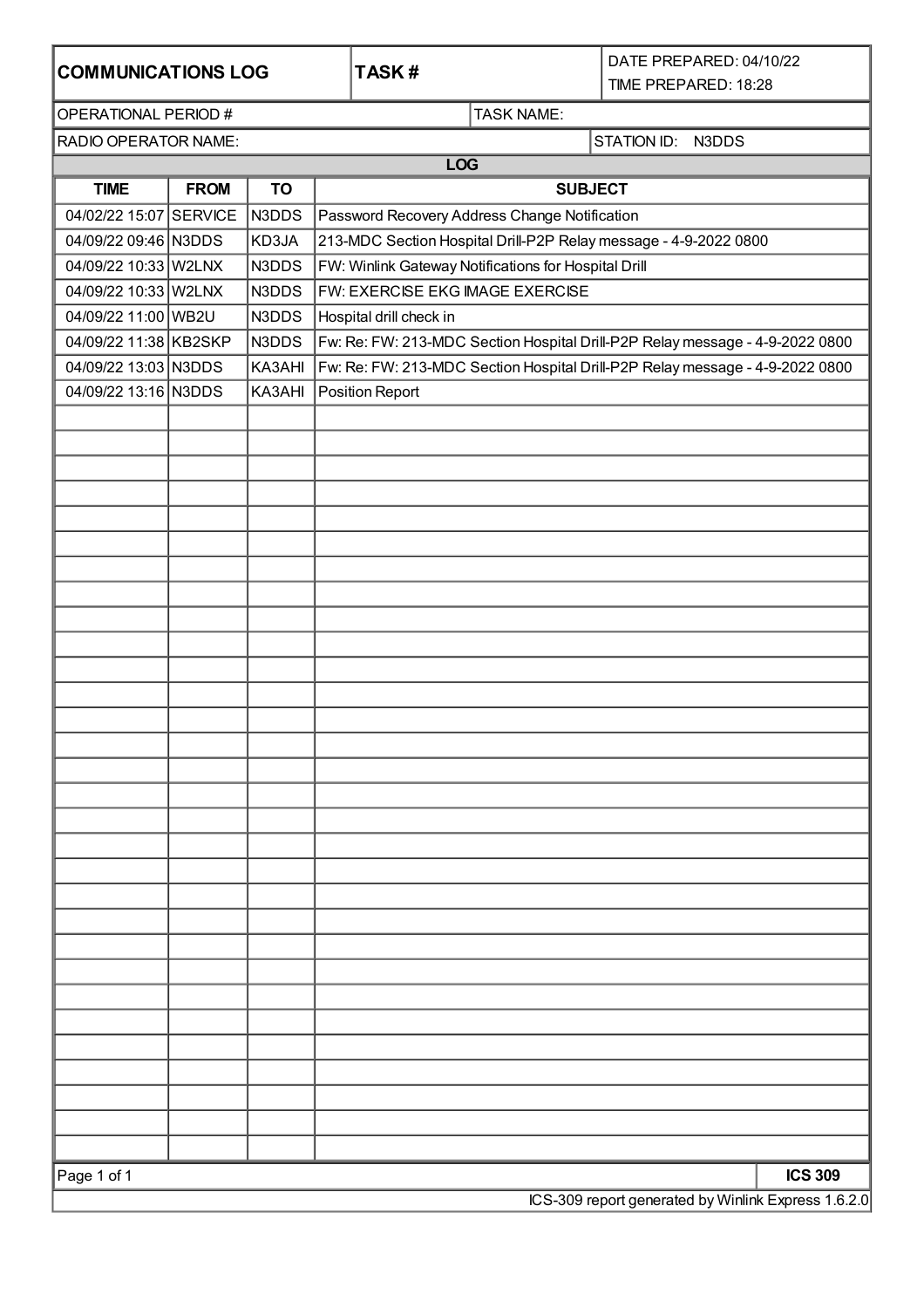# **ACTIVITY LOG (ICS 214)**

| 1. Incident Name:<br>MDC 2Q Hospital Drill, HCG Hospital                          |                                                                                                | 2. Operational Period: Date From: 2022-04-09 Date To: 2022-04-09<br>Time From: 0700<br>Time To: 1400 |  |                            |  |  |  |  |
|-----------------------------------------------------------------------------------|------------------------------------------------------------------------------------------------|------------------------------------------------------------------------------------------------------|--|----------------------------|--|--|--|--|
| 3. Name:                                                                          |                                                                                                | 4. ICS Position:                                                                                     |  | 5. Home Agency (and Unit): |  |  |  |  |
| Tom Horne W3TDH                                                                   |                                                                                                | Radio Operator                                                                                       |  | EC, Montgomery Co ARES     |  |  |  |  |
| 6. Resources Assigned:                                                            |                                                                                                |                                                                                                      |  |                            |  |  |  |  |
| Name                                                                              |                                                                                                | <b>ICS Position</b>                                                                                  |  | Home Agency (and Unit)     |  |  |  |  |
| Bob Tilken N3DDS                                                                  |                                                                                                | Radio Operator                                                                                       |  | Mont Co ARES               |  |  |  |  |
| Lukas Hoska WA3UEA                                                                |                                                                                                | Radio Operator                                                                                       |  | Mont Co ARES               |  |  |  |  |
| Ken Knopp KC3MIX                                                                  |                                                                                                | Radio Operator                                                                                       |  | Mont Co ARES               |  |  |  |  |
| Evan Natter KC3PLT                                                                |                                                                                                | Radio Operator                                                                                       |  | Mont Co ARES               |  |  |  |  |
| Marc Hoffman AC3N                                                                 |                                                                                                | Radio Operator                                                                                       |  | Mont Co ARES               |  |  |  |  |
| David Bern W2LNX                                                                  |                                                                                                | Radio Operator                                                                                       |  | Mont Co ARES               |  |  |  |  |
| Vic Nardo WB2U                                                                    |                                                                                                | Radio Operator                                                                                       |  | Mont Co ARES               |  |  |  |  |
| Al Taylor KN3U                                                                    |                                                                                                | Radio Operator                                                                                       |  | Mont Co ARES               |  |  |  |  |
| 7. Activity Log:                                                                  |                                                                                                |                                                                                                      |  |                            |  |  |  |  |
| Date/Time                                                                         | <b>Notable Activities</b>                                                                      |                                                                                                      |  |                            |  |  |  |  |
| 06:45-07:00                                                                       | Six team members arrive on site for setup                                                      |                                                                                                      |  |                            |  |  |  |  |
| 07:30                                                                             | Shelter erected. VHF/UHF station operational on net frequency using Comet base station antenna |                                                                                                      |  |                            |  |  |  |  |
| 08:15                                                                             | HF Winlink station ready for first contact.                                                    |                                                                                                      |  |                            |  |  |  |  |
| 09:45 (approx)                                                                    | First attempt to send exercise message to PG County - Winlink configuration issue on our end   |                                                                                                      |  |                            |  |  |  |  |
| 10:19                                                                             | Exercise message sent to PG County, initiating relay chain per Part 1 of exercise plan         |                                                                                                      |  |                            |  |  |  |  |
| 1036                                                                              | KC3PLT placed "bread crumb" on aprs.fi from operating position at hospital (KC3PLT-9)          |                                                                                                      |  |                            |  |  |  |  |
| 10:54                                                                             | Unscripted message with ~10 kB image file received from W2LNX via Winlink HF P2P as a test     |                                                                                                      |  |                            |  |  |  |  |
| 10:55                                                                             | Exercise message received from WB2U via W2LNX via Winlink HF P2P per exercise plan             |                                                                                                      |  |                            |  |  |  |  |
| 11:01                                                                             | Unscripted message received from WB2U via Winlink HF P2P as a test                             |                                                                                                      |  |                            |  |  |  |  |
| 12:58                                                                             |                                                                                                | Exercise message received from STMA County, completing round-robin circuit                           |  |                            |  |  |  |  |
| 13:09                                                                             | Round-robin message forwarded to KA3AHI via KD2KO RMS gateway in Rochester, NY                 |                                                                                                      |  |                            |  |  |  |  |
| 13:20                                                                             | Winlink GPS Position Report sent to KA3AHI via KD2KO RMS gateway in Rochester, NY              |                                                                                                      |  |                            |  |  |  |  |
| 13:20                                                                             | <b>Exercised secured</b>                                                                       |                                                                                                      |  |                            |  |  |  |  |
| 14:00                                                                             | All equipment packed and loaded. Participants depart from the hospital grounds.                |                                                                                                      |  |                            |  |  |  |  |
|                                                                                   |                                                                                                |                                                                                                      |  |                            |  |  |  |  |
|                                                                                   |                                                                                                |                                                                                                      |  |                            |  |  |  |  |
|                                                                                   |                                                                                                |                                                                                                      |  |                            |  |  |  |  |
|                                                                                   |                                                                                                |                                                                                                      |  |                            |  |  |  |  |
|                                                                                   |                                                                                                |                                                                                                      |  |                            |  |  |  |  |
|                                                                                   |                                                                                                |                                                                                                      |  |                            |  |  |  |  |
|                                                                                   |                                                                                                |                                                                                                      |  |                            |  |  |  |  |
|                                                                                   |                                                                                                |                                                                                                      |  |                            |  |  |  |  |
|                                                                                   |                                                                                                |                                                                                                      |  |                            |  |  |  |  |
|                                                                                   |                                                                                                |                                                                                                      |  |                            |  |  |  |  |
| 8. Prepared by: Name: Tom Horne W3TDH<br>Position/Title: Mont Co EC<br>Signature: |                                                                                                |                                                                                                      |  |                            |  |  |  |  |
| <b>ICS 214, Page 1</b>                                                            |                                                                                                | Date/Time:                                                                                           |  |                            |  |  |  |  |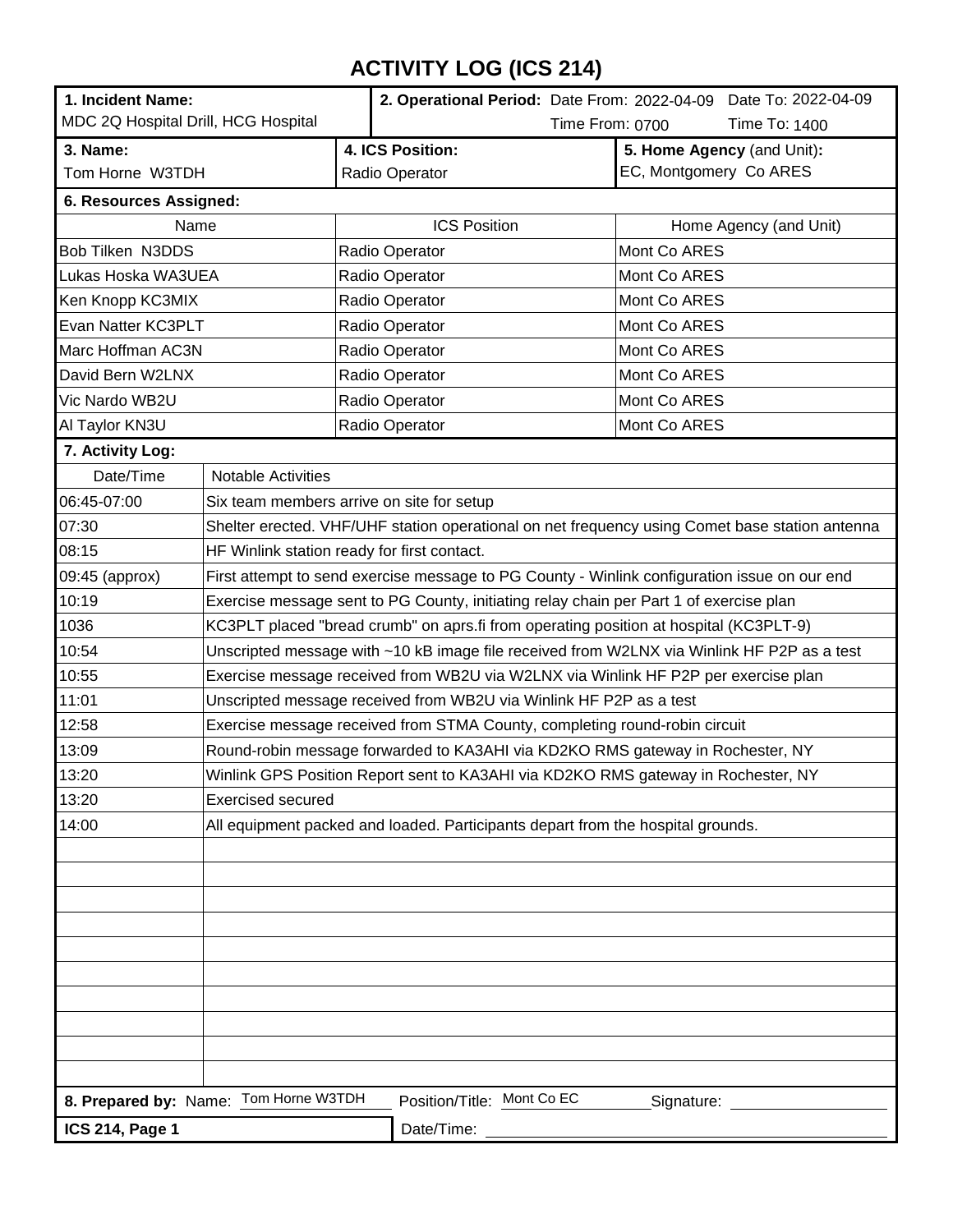# **Narrative Description of Events And Lessons Learned 2 nd Quarter Maryland-DC Hospital Drill Montgomery County (Maryland) ARES April 9, 2022**

This is an addendum to the Incident Activity Log, elaborating on the Montgomery County ARES participation in the exercise. It was written by KN3U. A draft was circulated to the exercise participants, and this final version of the report incorporates their feedback and suggestions.

#### SETUP

Six Montgomery County ARES members arrived at Holy Cross Germantown Hospital in advance of an 0700 call. We were soon joined by a seventh member. Two additional members participated from home, as planned.

The lift gate to upper levels of the parking garage – normally reserved for employee parking – was down when we arrived. A quick visit to security resolved that. Fortunately, they "got the memo" and were expecting us. Unfortunately, they were unable to lock the lift gate open, so later arrivals had to park at the lower level. This was only a minor inconvenience.

At any rate, by 0700, we – and our equipment – were on the top deck (Level 5) of the garage. W3TDH, KC3MIX, WA3UEA, and AC3N went about erecting the antenna, while KN3U and N3DDS set up a portable shelter and station one level down.

The HF antenna was assembled from a kit including two military surplus AN/GRA-50 doublets with an AB-155 mast kit. We configured it as crossed inverted-vee dipoles for 80 and 40 meters, about 20 feet above parking deck. We have found that parking garages make excellent ground planes for NVIS antennas. We also set up a VHF/UHF base station antenna to access the CMRG repeater in Frederick. We used the WA3YOO call sign on UHF. $<sup>1</sup>$ </sup>

Three members brought their portable go-stations. Two were used during the exercise.

By 0730, the VHF/UHF station was up and we made contact with exercise participants in other counties using the CMRG repeater network. At 0815, our HF station was ready for first contact.

### Exercise Tasks

1. Our first task was to originate a round-robin message via Winlink HF P2P. I didn't note when the PG station indicated that they were ready to establish a P2P connection, but I estimate it was around 9:45. At that point, we encountered an error message from Ardop saying that the

 $1$  WA3YOO was originally the call sign of the RACES station at the Montgomery County EOC, and has been maintained as a club call sign by MCACS. We use it on our repeaters and RMS gateways. The call sign is sometimes also used for Montgomery County ARES activities in the field.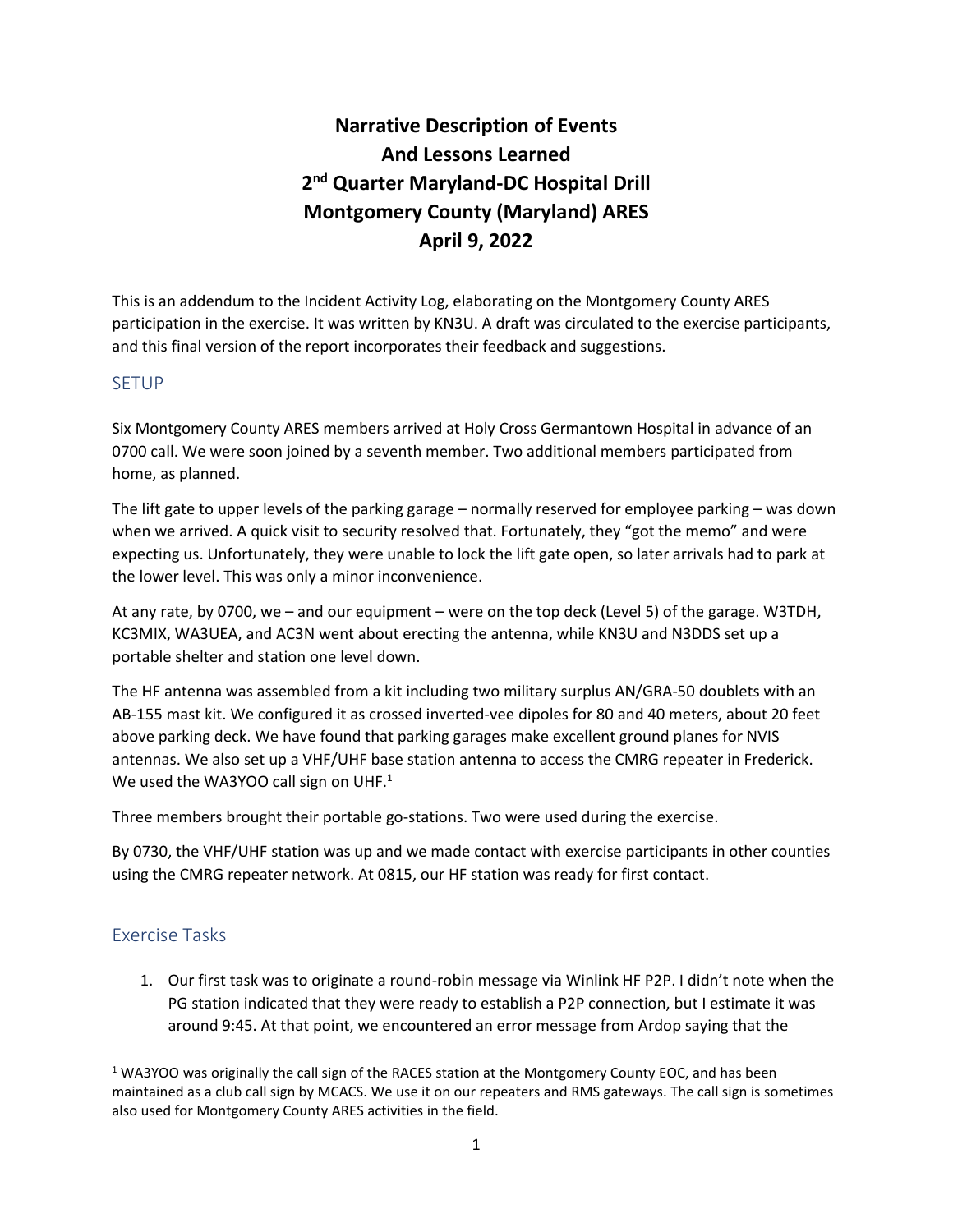assigned sound card was absent. This turned out to be a simple issue, but it took us quite some time to figure out what was wrong. (Note egg on face.)

It turns out that during configuration and testing a few days before the event, the radio's USB cable had been plugged into a different USB port on the laptop. At that time, the radio's built-in sound card was identified as "USB Audio Codec" in the Windows Sound Control Panel. When plugged into a different USB port on the day of the exercise, it was identified as "2- USB Audio Codec." Ardop, of course, was looking for a sound card having the original name. Once we realized that, we changed the sound card assignment in Ardop and all was well. (Windows also makes any "new" sound card the default, so you have to make sure that you undo that assignment as well.) At 10:19, we established a solid connection with to KD3JA at the PG site and the round-robin was off and running.

- 2. A parallel task for Montgomery County was for WB2U to originate a Winlink message to W2LNX via Vara FM P2P. W2LNX was to forward the message to KD3JA using HF P2P. However, the PG station was busy with another task at the time. W2LNX was unable to establish contact with KD2JA before he had to leave for another commitment, so he sent the message to us at Holy Cross Germantown Hospital with instructions to forward the message to PG County. Subsequently, we were distracted and neglected to forward the message. By the time I noticed the oversight, the PG HF station had secured. (Sorry, Vic and David. You did your part!)
- 3. At 10:36, KC3PLT placed an APRS "bread crumb" on the aprs.fi website using his own station and call sign (KC3PLT-9) from the Holy Cross Germantown Hospital location. He also initiated a message using the Winlink GPS Position Report template, which was sent to KA3AHI by N3DDS via HF Winlink before the conclusion of the exercise. With 20/20 hindsight, we now realize that we should have used the Winlink GPS Position Report feature to send the report directly to the CMS, where a pin would have been placed on the map found on the Winlink.org website. We did not do that, a significant oversight.
- 4. Around 11:45, we were contacted by St Mary's County to receive a message from them, closing the loop on the round-robin portion of the exercise. It took multiple tries, but we were eventually able to receive the message in full at 12:58. We forwarded the received message to KA3AHI's Winlink mailbox via an RMS Gateway station near Rochester, NY, bringing our part in the exercise to a conclusion. We signed out of the voice net at 13:20.
- 5. By 14:00, all equipment was packed and loaded and participants departed from the hospital grounds.
- 6. Due consideration was given throughout to the safety of participants and bystanders. No injuries were reported, and no animals were harmed by our testing. (We did see a large bird of prey hunting in nearby parkland.) One box of donuts was completely consumed. A good time was had by all.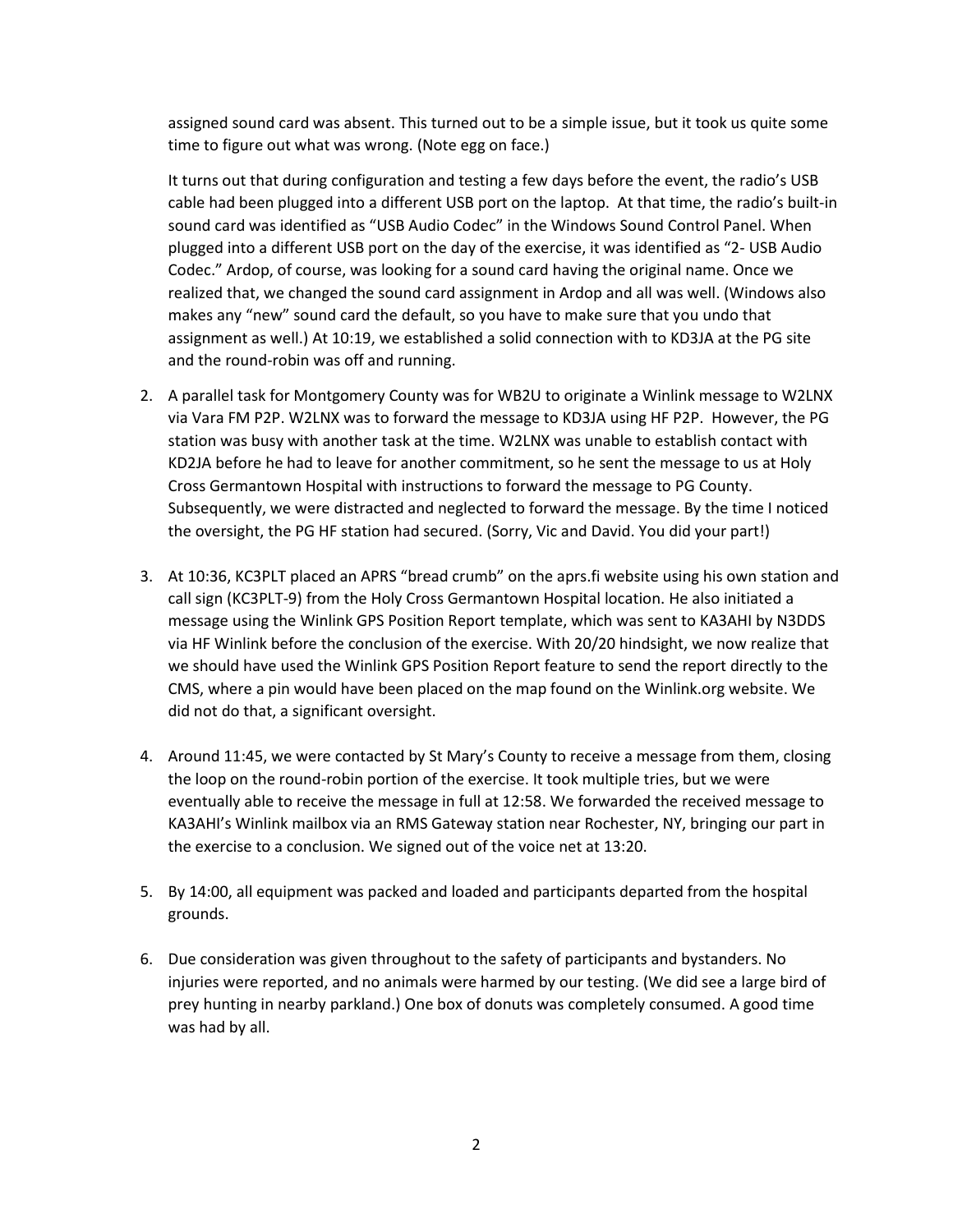## Lessons Learned (or Re-Learned)

1. The ICS-309 Message Log generated by Winlink Express lists the time the message was posted to the Outbox, which may be significantly different from the time the message was sent or received at a given station. In our ICS-214 activity log we noted the time of transmission or reception, as recorded in the Ardop and Vara logs. It is interesting to look at the time differences:

| Station       | Message                                     | ICS-309 | Vara Log | Ardop Log |
|---------------|---------------------------------------------|---------|----------|-----------|
| Sent to KD3JA | Part 1 exercise message originated          | 0946    |          | 1019      |
| From W2LNX    | Unscripted test (10k image file)            | 1033    | 1054     |           |
| From W2LNX    | Exercise message from WB2U                  | 1033    | 1055     |           |
| From WB2U     | Unscripted test                             | 1100    | 1101     |           |
| From KB2SKP   | Part 1 exercise message reply from STMA     | 1138    |          | 1258      |
| To KA3AHI     | Forward STMA reply via RMS Gateway          | 1303    | 1309     |           |
| To KA3AHI     | Winlink GPS Position Report via RMS Gateway | 1316    | 1320     |           |

- 2. Many instructions on the web provide the menu settings for a given radio to run Winlink on HF. Most of these postings leave out essential information about how to operate your radio for best results. Among the "gotchas" that keep arising during our training are the following.
	- Be sure you are on upper sideband, or "upper sideband-digital", if your radio has a digital mode (often indicated as USB-D, DIG-U, or similar notation).
	- The abbreviation "USB" can mean upper sideband or universal serial bus, depending on context. Sometimes both in the same sentence!
	- Be sure your receiver's IF filter bandwidth is centered at 1.5 kHz above the carrier frequency and wide enough to accommodate the bandwidth of the modulation scheme you are using. If your radio has a choice of roofing filters, select the narrowest roofing filter that is wider than your signal bandwidth. If your IF bandwidth is set correctly, you should see noise in the Ardop/Vara waterfall display across the entire space between the two vertical bars that denote the signal bandwidth.
	- The narrow (500 Hz) modes of both Ardop and Vara have a distinct advantage in terms of signal-to-noise ratio. Running narrow also make you less of a target for being stepped on by other stations, and make you a good neighbor by sharing the band with others. Use the wide modes only when you have a long message or attachment to send, strong signals at both ends of the link, and only if the band is not crowded.
	- Be sure that transmit compression is turned off. If your radio has a digital mode, it probably does this for you automatically, but check the user manual to be sure.
	- Be sure that the receiver's notch filter is turned off. Again, some radios do this automatically in digital mode, but others do not. If you overlook this detail, the notch filter will severely interfere with demodulation of received data signals.
	- Ditto for RIT and XIT (receiver and transmit incremental tuning, sometimes called "clarifier).
	- Ditto again for most digital noise reduction modes that are implemented using DSP. Modern DSP algorithms can work wonders dealing with unwanted noise that interferes with voice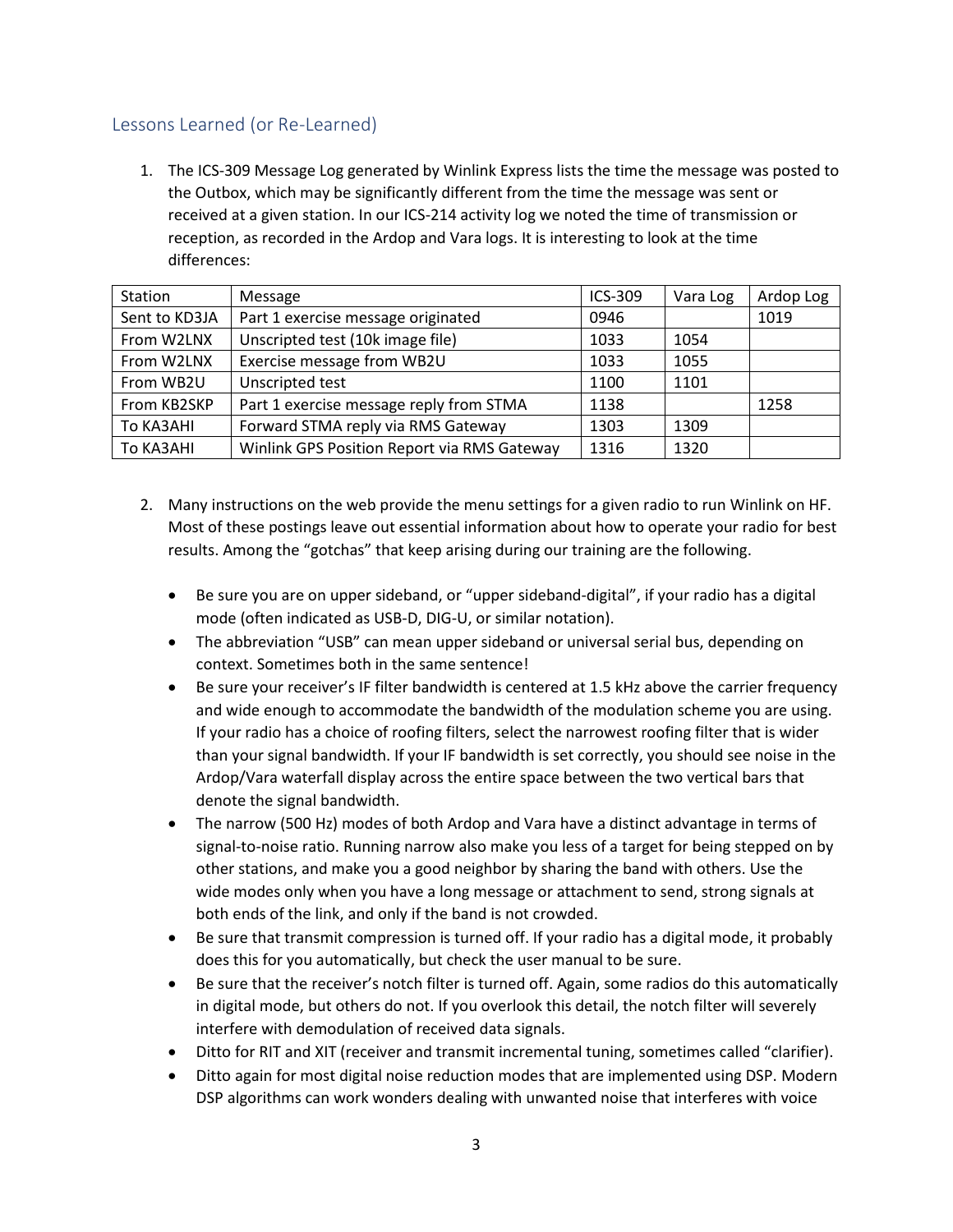reception, but at the cost of adding distortion and/or audio artifacts that interfere with demodulation of data signals.

- Set the audio gain of the receiver to a comfortable midrange listening level and leave it there. Turn the automatic gain control (AGC) off and use the RF gain to control the receiver's volume. Watch the RX signal strength meter and waterfall display in your modem software and turn the RF gain down if the meter goes into the red. Reducing the RF gain reduces background noise and interference, and prevents strong signals from saturating or overloading the IF stage of the receiver and/or the DSP unit. So, to the extent that you can do so and still hear the station you are communicating with, you are better off.<sup>2</sup>
- Carefully set your transmitted audio level to avoid overdriving the transmitter. How to do this is highly dependent on the particular radio you are using. Unfortunately, many radio manuals are vague on the details, and there is a good deal of bad advice to be found on the web. This topic deserves a full article.
- It generally pays to keep your TX audio drive level above the midpoint in the Ardop and Vara apps, and also in the Windows Sound Control panel. Use the radio's transmit audio level controls if you are getting too much audio for the transmitter to handle.<sup>3</sup>
- Make sure your radio's sound card is not listed as either the "default device" or default communications device" in the Windows Sound Control Panel. Otherwise, you will inadvertently be transmitting Windows beeps and boops. Unfortunately, Windows plugand-play functionality is severely limited, so it pays to check your sound card settings in the Control Panel every time you make changes to your setup. I have a shortcut to the Sound Control Panel on my Windows taskbar so I can open it with one click.
- It is a great idea to lock your radio's dial so as not to inadvertently bump the radio offfrequency.
- 3. I was aware that there was a space weather forecast of a slight possibility of degraded propagation on Saturday due to coronal mass ejection that occurred on Thursday. Despite subsequent reports that there were some impacts to HF communications on Saturday, we didn't notice any propagation issues during the exercise. We established P2P connections with exercise

If you do use AGC, choose the fast AGC setting. The slow setting was designed to "hold on" to the AGC setting in between syllables when listening to an AM or SSB voice signal. When operating using a data mode, there are no syllables; the output of the data modem usually has a constant, or nearly constant, audio level.

 $2$  Advice on the web is all over the place regarding the best AGC setting for digital modes. Consider this: AGC was developed to prevent blowing out your eardrums should a strong station start transmitting while you have the RF gain turned up to pull in a weak signal. The AGC circuit reacts to the strong signal a lot faster than we do! But when the AGC turns down the RF gain in response to a strong signal, that weak signal you are trying to demodulate disappears entirely. So, better to turn AGC off and let the modem deal with the strong signal as best it can. No eardrums will be damaged, and there is a very good chance that the demodulator will be able to decode the weak signal despite the interference. This article explains things very well.

<sup>&</sup>lt;sup>3</sup> If you reduce the drive level in the digital settings on the PC, you are effectively reducing the resolution of the 16bit digital words that represent the audio waveform. For example, if you reduce drive level to 25% in the computer, your 16-bit audio becomes 14-bit audio, with a loss of fidelity.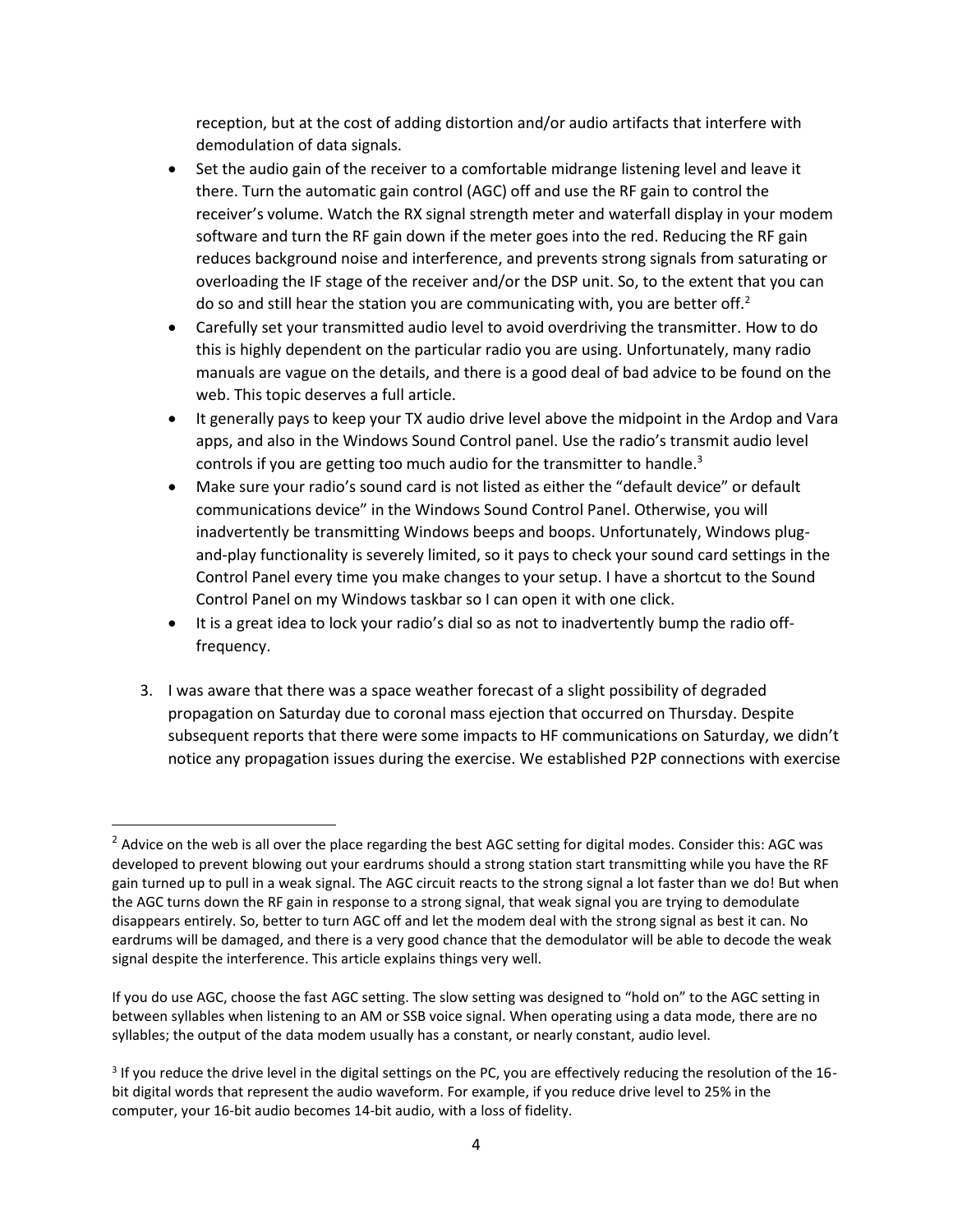stations on both 40 and 80 meters, and also had solid connections with RMS Gateway stations near Philadelphia, PA and Rochester, NY.<sup>4</sup>

4. Several members noted that Winlink P2P connections are inefficient for passing time-sensitive traffic on HF, due to the need to coordinate frequencies for each and every connection. However, on the plus side, the use of the Windows HF P2P mode provides an opportunity for lots of MDC ARES members to participate, and provides valuable HF operating experience. (There is a big difference between making random contacts on HF and being able to reliably pass traffic with a specific station in a specific location at a specific time.) It also generates a significant amount of traffic on the required UHF coordination net, which is a realistic simulation of operating conditions on a busy net with lots of traffic and people coming and going. So there is a lot to be said for running these P2P exercises, even if the mode is suboptimal.

Similarly it was noted that on the day we are needed to pass critical third-party traffic in a disaster, it will be because of a widespread internet outage, which means the CMRG network – which relies on the internet for links – will be compromised. On the other hand, while acknowledging the essential truth of that criticism, it's still a useful training exercise to use the CMRG system to maximize the pool of exercise participants and get to know each other.

For the long term, we need to develop some RMS gateway stations in Maryland to make better use of the Winlink Hybrid Network as well as the optional RMS Relay capability. Perhaps we can set up a Zoom meeting among interested parties to discuss that. I've spoken to Steve Waterman about this. He has some specific recommendations along those lines, and has offered to assist us if we want to pursue that.

5. Finally, thanks to Jim and Wanda for the effort that went into planning the exercise.

A few photos are attached.

<sup>4</sup> Our connection with W2LNX was likely via ground wave. Our connection with St Mary's County was likely skywave, while our connection with Bowie, at 23 miles, could have been either or both.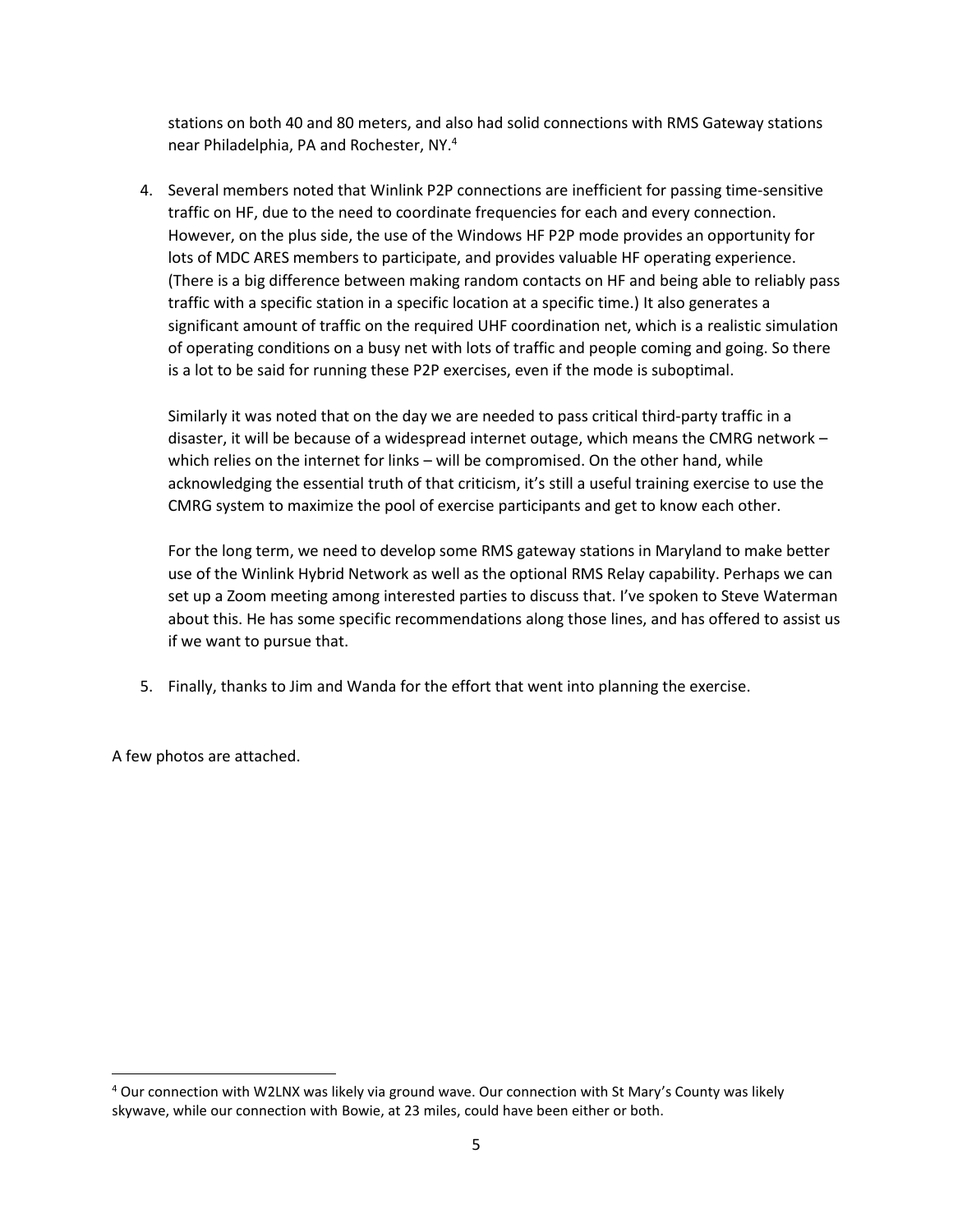

N3DDS's elegant self-contained go-station; W3TDH and KN3U.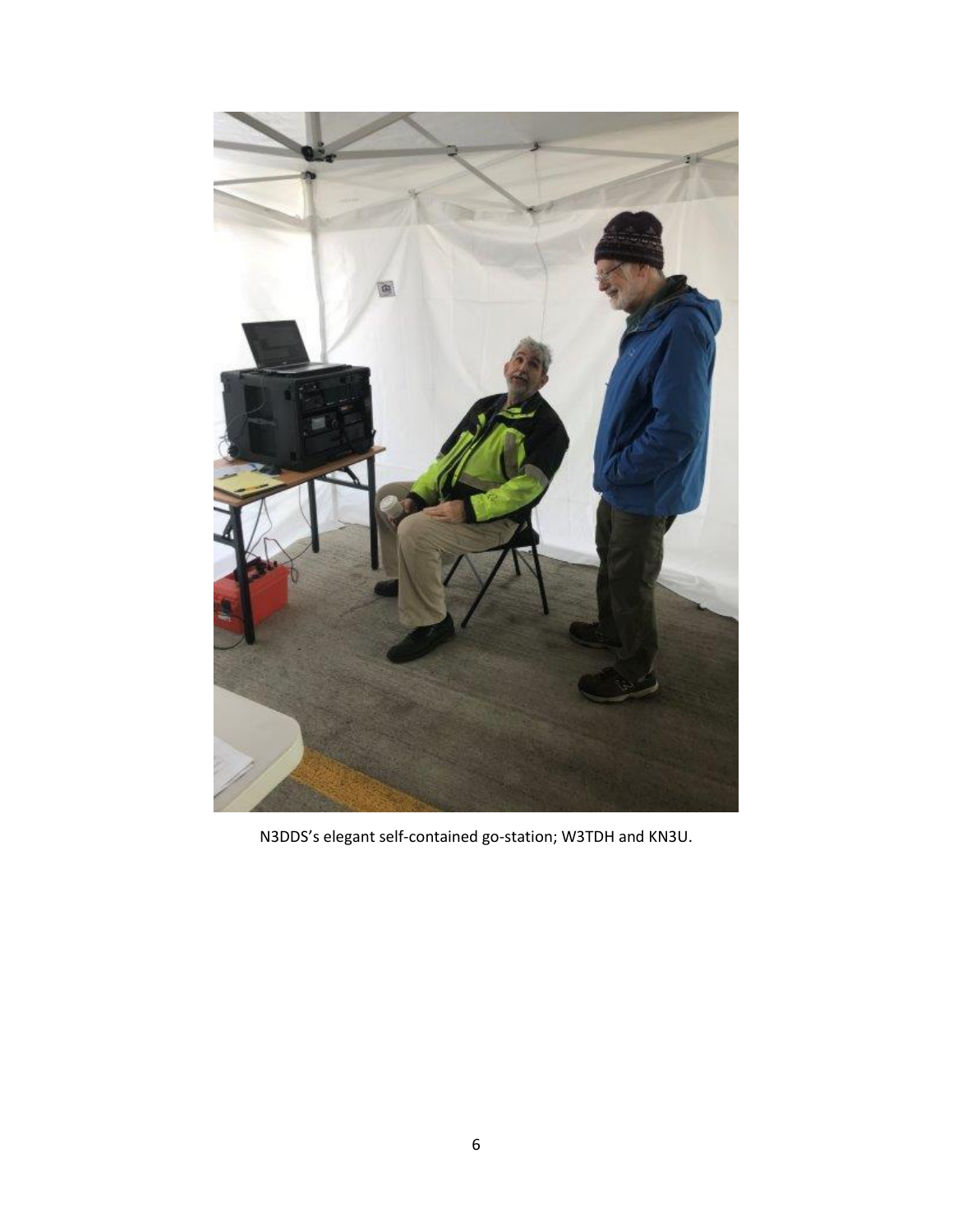

KC3PLT and W3TDH getting ready to raise the antenna. KC3PLT is holding the center insulator with the four dipole legs, feedline, and halyard attached. One leg of the tripod supporting the center mast is seen. A second HF antenna and the VHF/UHF antenna were strapped to the railing in the background.